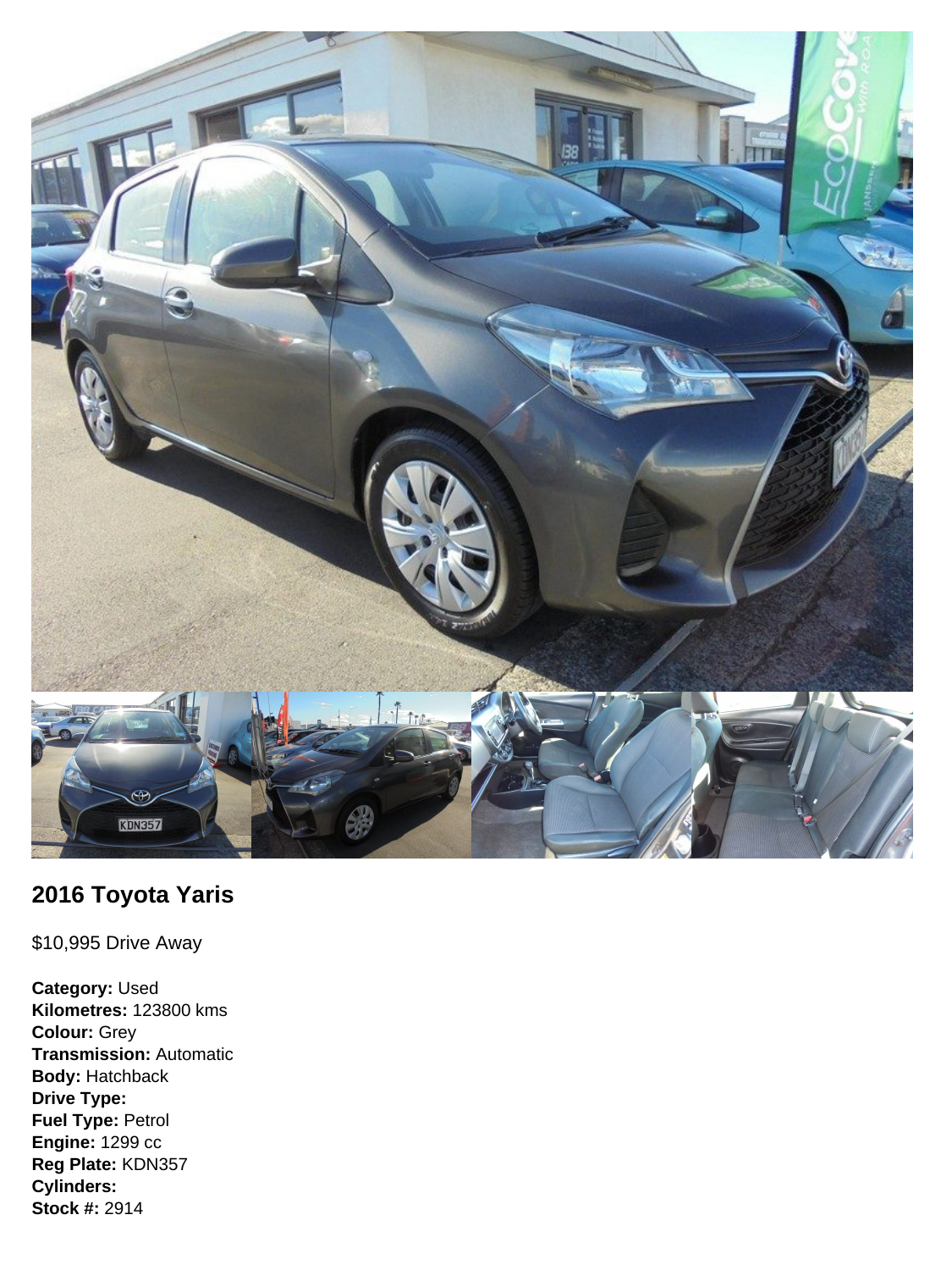**VIN:**

**Dealer: 138 Cars Address:** 138 Great South Rd, Otahuhu Auckland 1062 **Phone:** (09) 270 0139

## **Dealer Comments**

Safety features

Crash avoidance features

Active assistance: Seat belt interlock reminder. Braking: Antilock (ABS) brakes; Electronic brakeforce distribution (EBD); Emergency brake assist. Stability: Electronic stability control (ESC); Traction control. Visibility and lighting: Emergency stop signal; Rear vision camera.

Crash protection features

Airbags: Front airbag, driver; Front airbag, passenger; Head protecting side airbags, front seats; Head protecting side or torso/head combination airbags (second row seats); Knee airbag, driver; Torso protecting side airbags, front seats.

Restraints: Head restraints for all seats; ISOFIX child restraint anchorages.

Seatbelts: 3-point seat belt for centre rear seat; 3-point seat belts in all seating positions.

\* If the price does not contain the notation that it is "Drive Away No More to Pay", the price may not include additional costs, such as stamp duty and other government charges. Please confirm price and features with the seller of the vehicle.